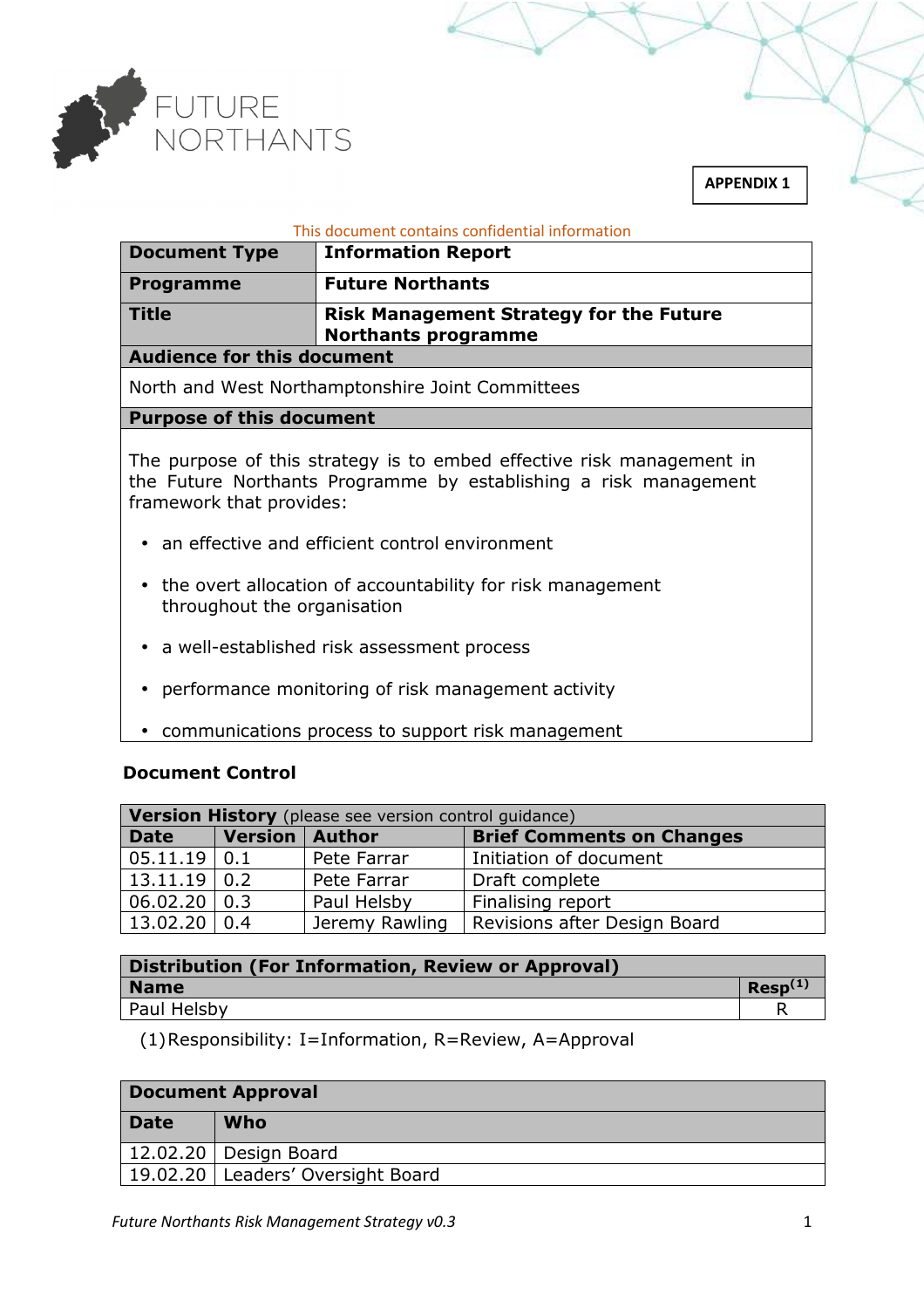

#### This document contains confidential information

### **1. Introduction and purpose**

### **Definition and scope of risk management**

1.1 Risk management involves understanding, analysing and addressing risk to make sure organisations achieve their objectives. So it must be proportionate to the complexity and type of organisation involved.

The Institute of Risk Management (IRM)

*The overall process of managing risk can be divided into:* 

- *Risk analysis, or assessment, which includes the identification, estimation and evaluation of the risks*
- *Risk management that encompasses the planning, monitoring and controlling activities based on the information derived from risk analysis*
- 1.2 This paper sets the Risk Management Strategy for the Future Northants programme.

#### **2. Background**

#### **Aims and objectives**

2.1 The risk management policy of Future Northants is to adopt best practices in the identification, evaluation, and cost-effective control of risks to ensure that they are eliminated or reduced to an acceptable level.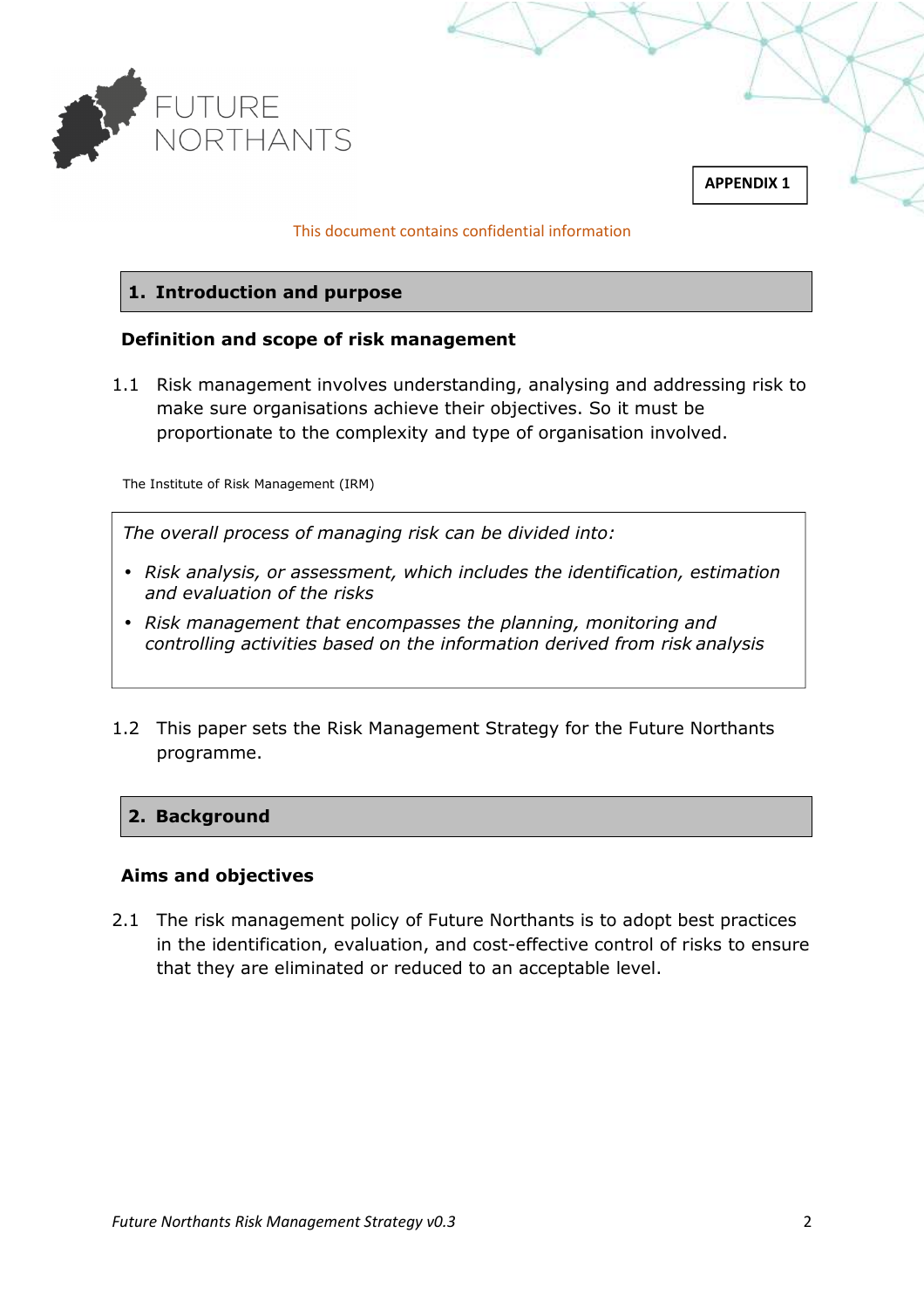

#### This document contains confidential information

- 2.2 It is acknowledged that some risks will always exist and will never be eliminated. All stakeholders in the Future Northants programme must understand the nature of risk and accept responsibility for risks associated with their area of authority. The necessary support, assistance and commitment of senior management will be provided.
- 2.3 The risk management objectives of the Future Northants programme are to:
	- integrate risk management into our culture
	- manage risk in accordance with best practice
	- consider safe & legal compliance as a minimum standard
	- anticipate and respond to changing social, environmental and legislative requirements
	- prevent injury and damage and reduce the cost of risk
	- raise awareness of the need for risk management.
- 2.4 These objectives will be achieved by:
	- embedding a risk management culture into the Future Northants programme organisational structure
	- including risk management as an agenda item at Boards and meetings as appropriate
	- continuing to demonstrate the application of risk management principles
	- facilitating risk management workshops
	- maintaining documented procedures for the control of risk and the provision of suitable information, training and supervision
	- maintaining an appropriate incident reporting and recording system, with investigation procedures to establish cause and prevent recurrence
	- maintaining effective communication
	- monitoring arrangements on an ongoing basis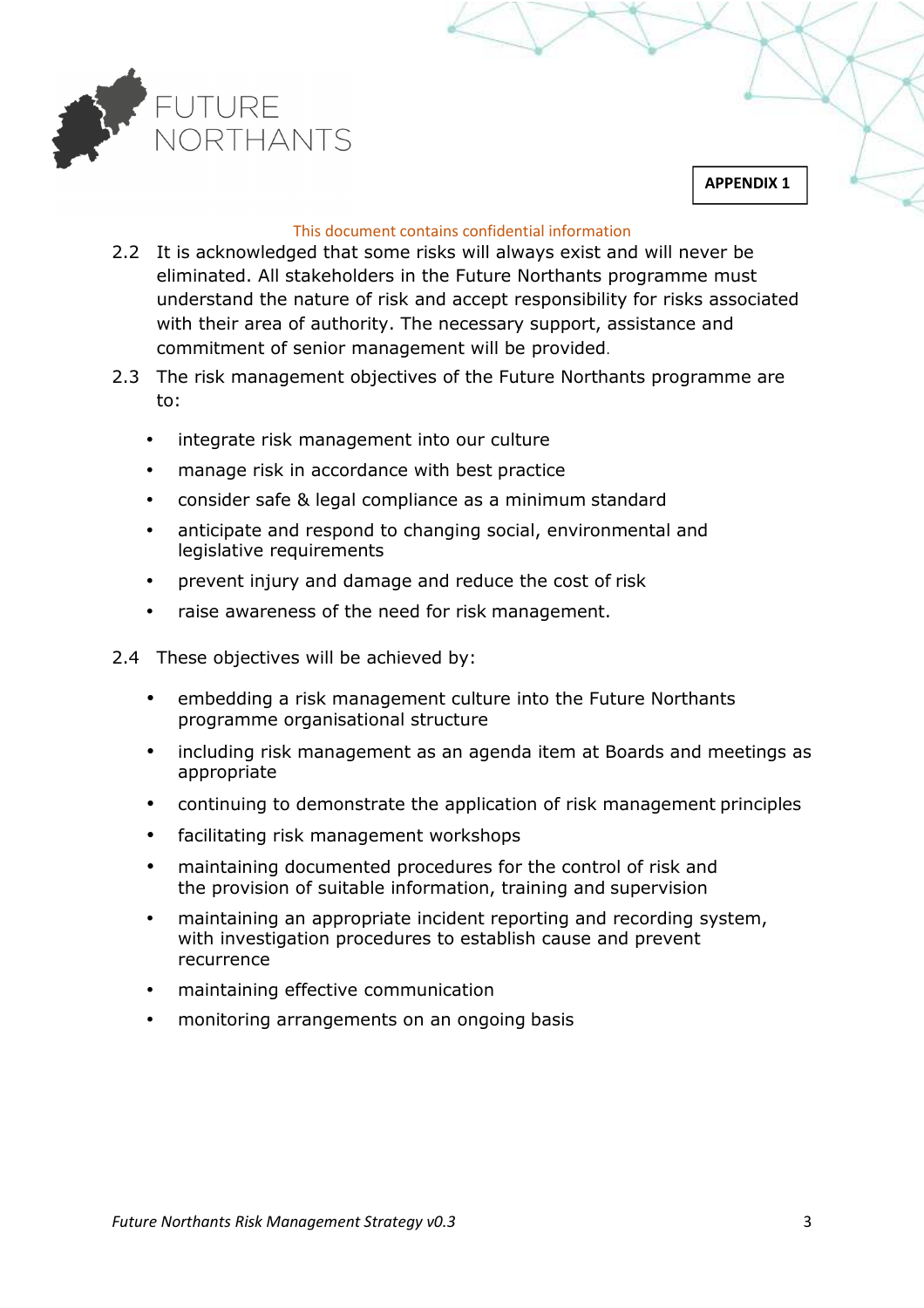

# This document contains confidential information

# **Definition of Future Northants risk appetite**

- 2.5 Risk appetite is the amount of risk that the Future Northants programme is prepared to take in order to achieve its objectives. Defining the risk appetite provides the strategic framework for effective decision-making. The programme's risk appetite has not been defined.
- 2.6 In all circumstances the Future Northants programme will:
	- Secure the legal integrity of its actions at all times
	- Ensure safety is at the core of how we work
	- Minimise exposure to risk
	- Control risk wherever possible

# **Roles and responsibilities**

2.7 The following groups and individuals have the following roles and responsibilities for risk management within the Future Northants programme.

# Strategic Delivery Director

2.8 To be the clear figurehead for implementing the risk management process by making a clear and public personal commitment to making it work.

#### Design Board Members

2.9 To ensure the Future Northants programme manages risk effectively through the development of a comprehensive risk management strategy; to monitor delivery by receiving reports from PMO which in turn is solely enabled by information received from the Programmes.

#### Programme Director

2.10 To champion the cause of risk management within the Future Northants programme, particularly at the strategic level; to take personal responsibility for ensuring that the risk management objectives are achieved.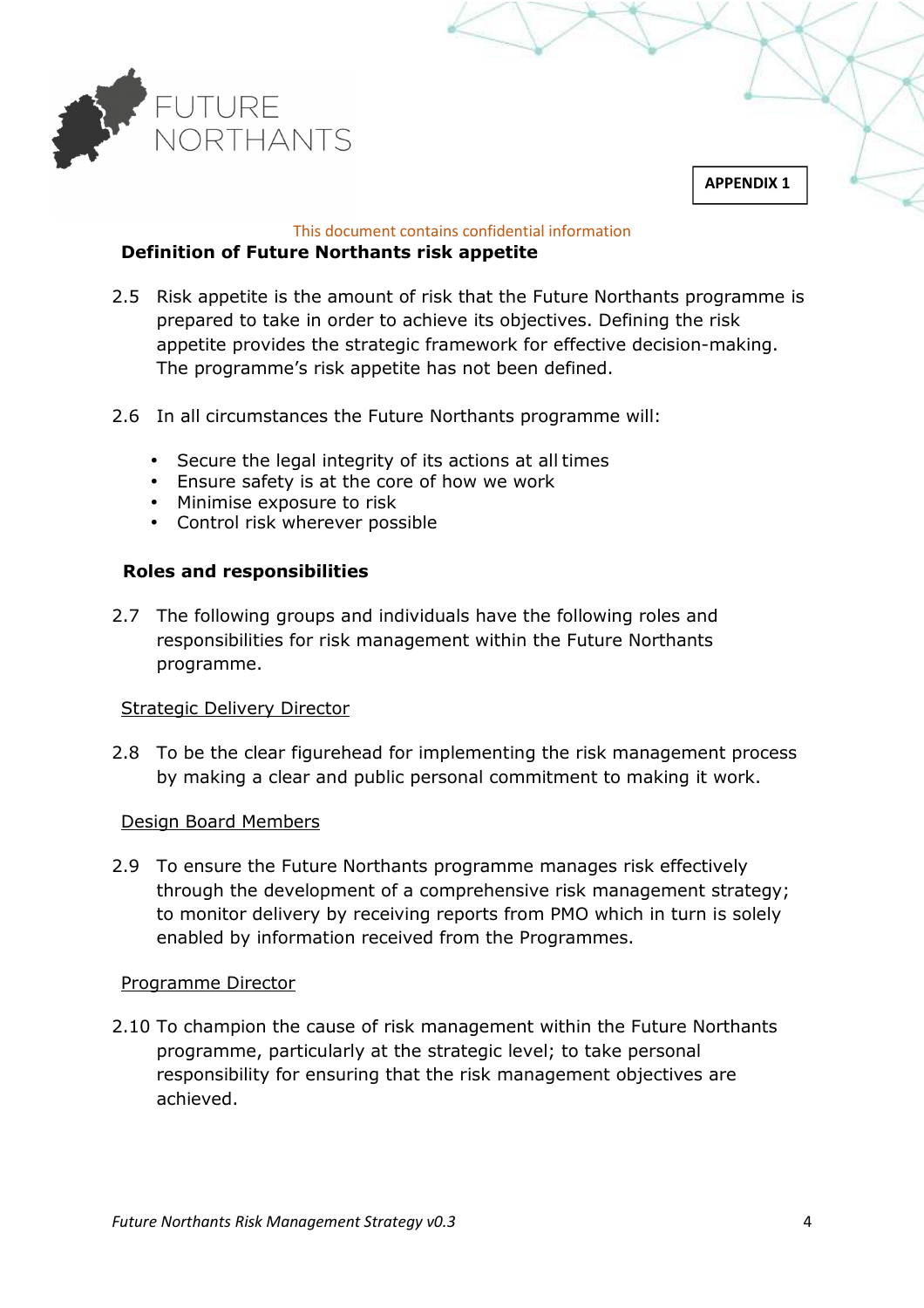

#### This document contains confidential information

# Head of PMO – Risk Function

2.11 The PMO Risk Function is responsible for establishing and maintaining risk management activities and to provide scrutiny via periodic reviews of both Enterprise and Programme risks. Ensuring adherence to the agreed standards and advising and facilitating where necessary for the escalation of risks.

# Programme Manager

2.12 To ensure that risk is managed effectively in each Programme to the agreed risk management strategy and to ensure risks are presented at the relevant Programme boards. Undertake periodic reviews with the PMO Risk Function where risks can be scrutinised, challenged and if necessary escalated.

# **Methodology for identifying and assessing risk**

# Enterprise Risks

2.13 Risks identified as a potential threat to the investment portfolio (collection of Programmes) that may impact the delivery of the change the portfolio is set up to deliver. Enterprise Risks are the highest level of risk and are owned by colleagues at the highest level of the organisation.

Unitary Risks (North/West)

2.14 Risks identified as a potentially threat to the achievement of the agreed objectives of either or both North and West Unitary Authorities. If the mitigation of a risk is beyond the control or influence of the Programme Director then this risk will be considered for escalation as an Enterprise risk.

# Programme Risks

2.15 Risks to delivery of a Programme. Risks assessed as being beyond the influence or control of the Programme Manager will be proposed for escalation.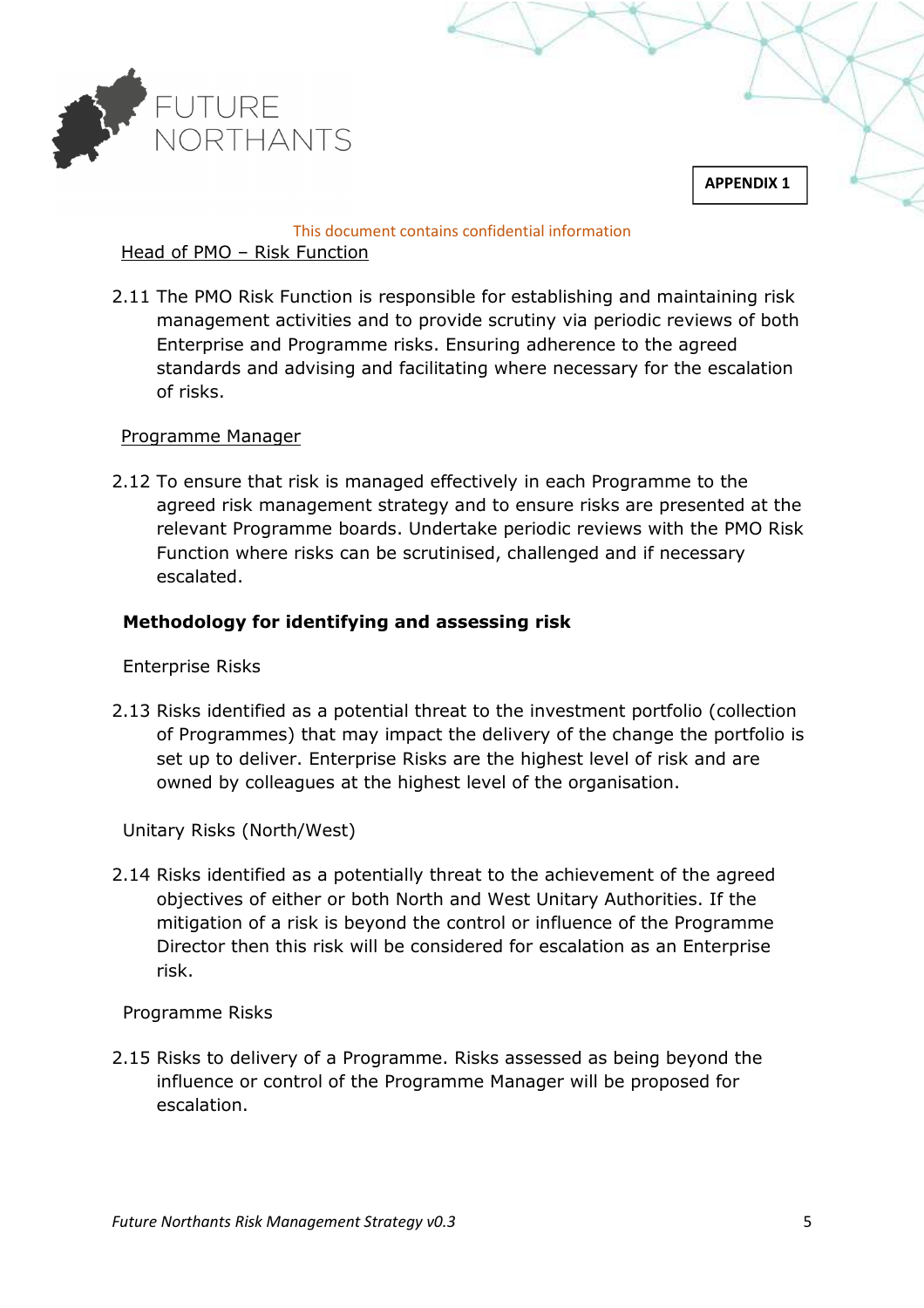

#### This document contains confidential information

#### **Issue Assessment**

2.16 For Issue logs, all Issues are 100% probable as they have already occurred, and any impact described is currently happening or has already happened. As such Issues are prioritised over Risks.

# **Risk Assessment**

2.17 For risk logs, the following definitions are applied for the measurement of risk in respect of probability and consequences:

# **Probability**

2.18 Probability is the likelihood that a risk could occur, the greater the likelihood the higher the score. Issues are certain and as such the probability will always be (5. Very High)

| <b>Estimation</b>               | <b>Description</b>        |
|---------------------------------|---------------------------|
| 5: Very High (Probable/Certain) | 60%-80% Probability       |
| 4: High                         | 40%-60% Probability       |
| 3: Medium (Possible)            | 20%-40% Probability       |
| 2: Low                          | 10%-20% Probability       |
| 1:Very Low (Remote)             | Less than 10% Probability |

# **Impact (Qualitative)**

2.19 The impact is an estimate of the effect if a risk occurs, the most common ways a risk could impact a project are cost, time and reputation. This is based on a qualitative score (High/Medium/Low). This provides an indicative estimate of an impact and is the chosen approach to how we measure impact.

| <b>Estimation</b> | <b>Description</b> |
|-------------------|--------------------|
| 5: Very High      | Severe Impact      |
| 4: High           | Major Impact       |
| 3: Medium         | Moderate Impact    |
| 2: Low            | Slight Impact      |
| 1: Very Low       | Minimal Impact     |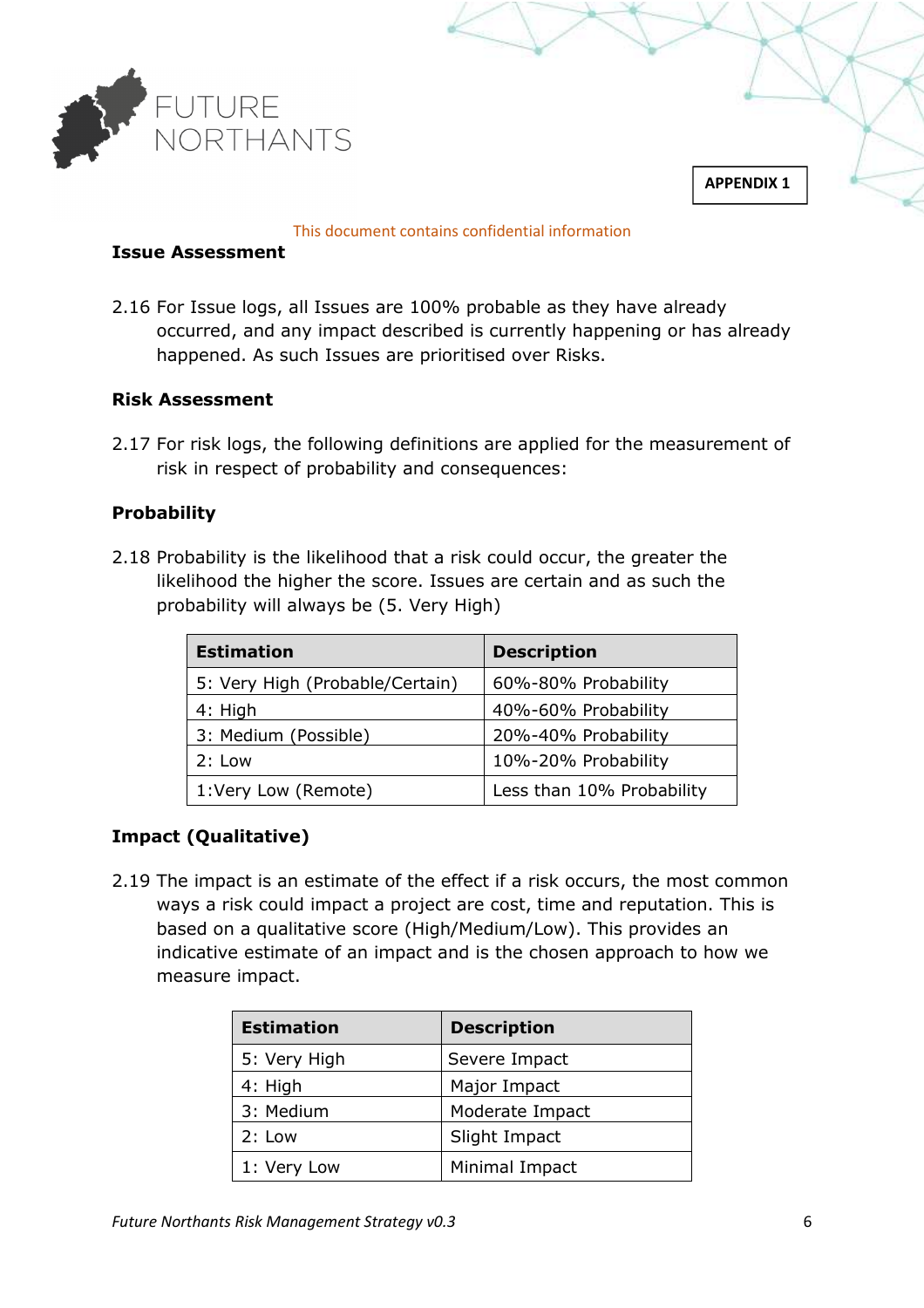

#### This document contains confidential information

# **Impact (Quantitative)**

- 2.20 Quantitative measurement of a risk impact requires more data and as such provides a greater degree of accuracy. Impact would also have separate distinct categories, usually cost and time.
- 2.21 Impacts that are quantitatively assessed enable forecasting. This enables a proactive rather than reactive approach.

| <b>Estimation</b> | <b>Description</b>                            |
|-------------------|-----------------------------------------------|
| 5: Very High      | • Financial Impact – $5\%$ + of agreed budget |
|                   | • Time Impact $-$ 40 days $+$                 |
| 4: High           | • Financial Impact $-4\%$ of agreed budget    |
|                   | • Time Impact – 30 - 40 days                  |
| 3: Medium         | • Financial Impact $-3\%$ of agreed budget    |
|                   | • Time Impact $-20 - 30$ days                 |
| 2: Low            | • Financial Impact $-2\%$ of agreed budget    |
|                   | • Time Impact - $10 - 20$ days                |
| 1: Very Low       | • Financial Impact $-1\%$ of agreed budget    |
|                   | Time Impact $-1 - 10$ days                    |

# **Risk Escalation**

- 2.22 When a risk is beyond the influence and/or control of its owner it should be considered for escalation to the tier above.
- 2.23 This will help ensure that the risk is being understood at the right level and owned by the person or board best equipped to resolve and/or mitigate it.

| <b>Risk Tier</b>     | Level of Approval                            |
|----------------------|----------------------------------------------|
| Enterprise           | Leaders Oversight Board and Joint Committees |
| Unitary (North/West) | Design Board                                 |
| Programme            | SRO and Programme Boards                     |